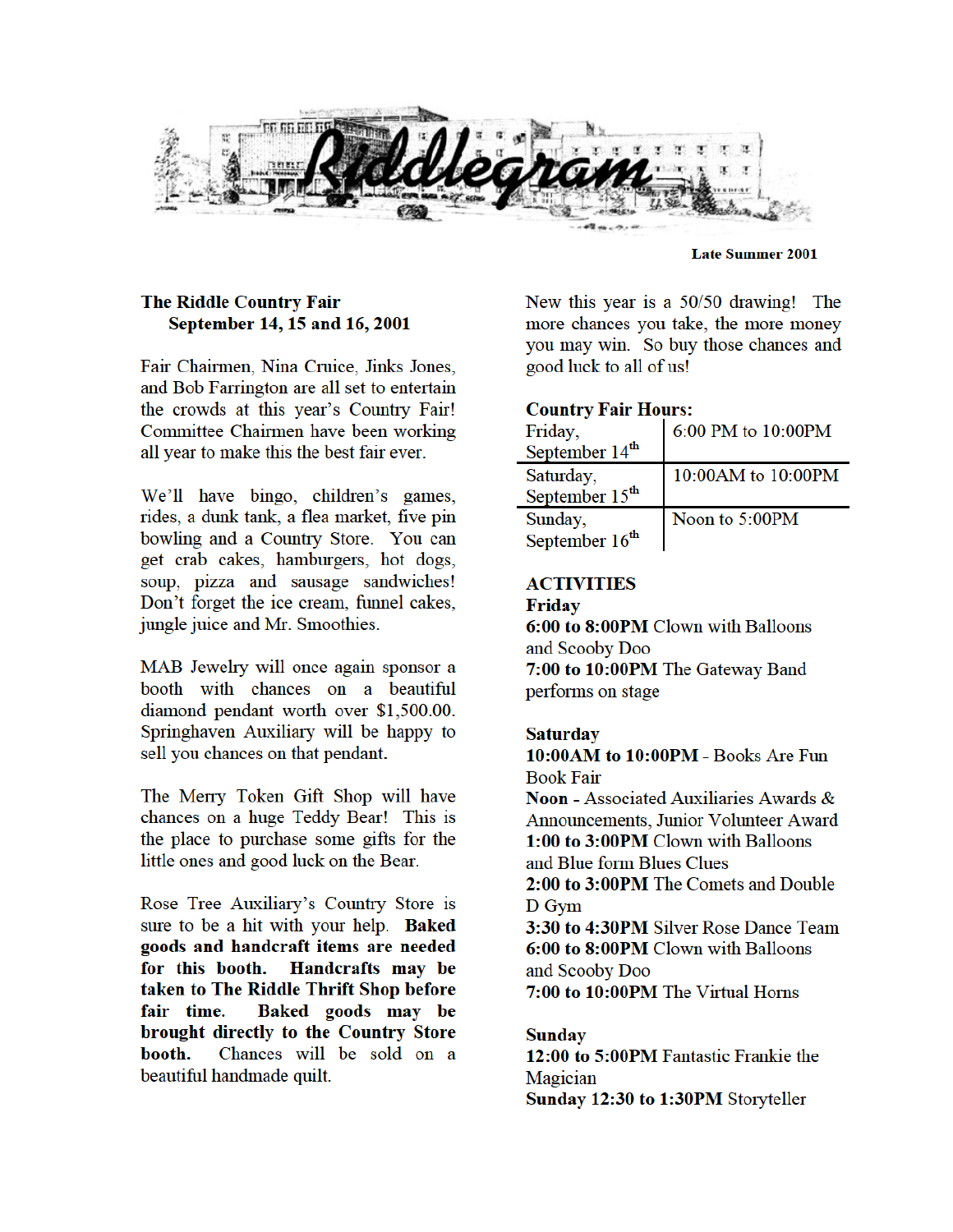**12:00 to 5:00PM** Books Are Fun Book Fair **1:00 to 3:00PM** Clown with Balloons and Winnie the Pooh **2:30 to 5:00PM** Stone Fish Band

# **THE RIDDLE THRIFT SHOP RACKS ARE READY**

The Riddle Thrift Shop will open for consignment of fall items on Tuesday, August 21, 2001 at 9:00AM. The selling floor will be open for a "sneak preview" Tuesday through Friday, August 21 to 24, 2001 from 9:30 to 12 noon. Regular hours will start on Monday, August 27, 2001.

At the June Annual Luncheon of the Associated Auxiliaries of Riddle Memorial Foundation, Chairman Marge Zultewicz presented a check for \$150,000.00 to Board President Alycia Mallon-Buhle. This amount was the largest amount raised to date from The Riddle Thrift Shop! Alycia thanked all the volunteers and paid staff who worked so hard this past year.

**Please Note: The Riddle Thrift Shop will be closed on Saturday, September 15, 2001 due to the Country Fair which will take place on the hospital grounds September 14, 15 and 16, 2001.** 

A big "thank you" to Emily Mallen who has resigned as a daily chairmen this year. Jan Duryea will become our new daily chairman, joining Jinks Jones, Peg Pinkerton and Dolly Stiteler. We look forward to another great year at the Shop.

# **TREE OF LIGHTS**

Chairman Irene Marshall and her committee have announced the date for this year's Tree of Lights, December 10, 2001. The ceremony will be held in the Outpatient Pavilion at 11:30 A.M. with refreshments and entertainment to follow. The Tree of Lights is a great way to celebrate the holiday season and to remember all those special people who make our lives wonderful. Please join us at the celebration on December 10, 2001.

The 2000 Tree of Lights netted \$7,400.00 to the Associated Auxiliaries. Irene and her committee want to top that amount this year. We hope we can count on your contributions again in 2001. Thank you!

# **RIDDLE MEMORIAL HOSPITAL HOSTS PAHA MEETING**

Over 70 members of the **PENNSYLVANIA ASSOCIATION OF HEALTHCARE AUXILIARIES**  attended the spring meeting hosted by the Associated Auxiliaries of Riddle Memorial Foundation.

Philadelphia Region President Janet Sharer presided at the meeting. PAHA Meeting Chairman Shirley Cook introduced Mr. Arthur Dion, Vice President of Riddle Memorial Hospital. Mr. Dion expressed his appreciation for The Riddle Memorial Auxiliaries' \$6,000,000.00 contributions to date and their dedication and loyalty to the hospital.

Donna Mumma, State President of PAHA, discussed how auxiliaries can maintain membership, interact with the community and the hospital and promote fundraising.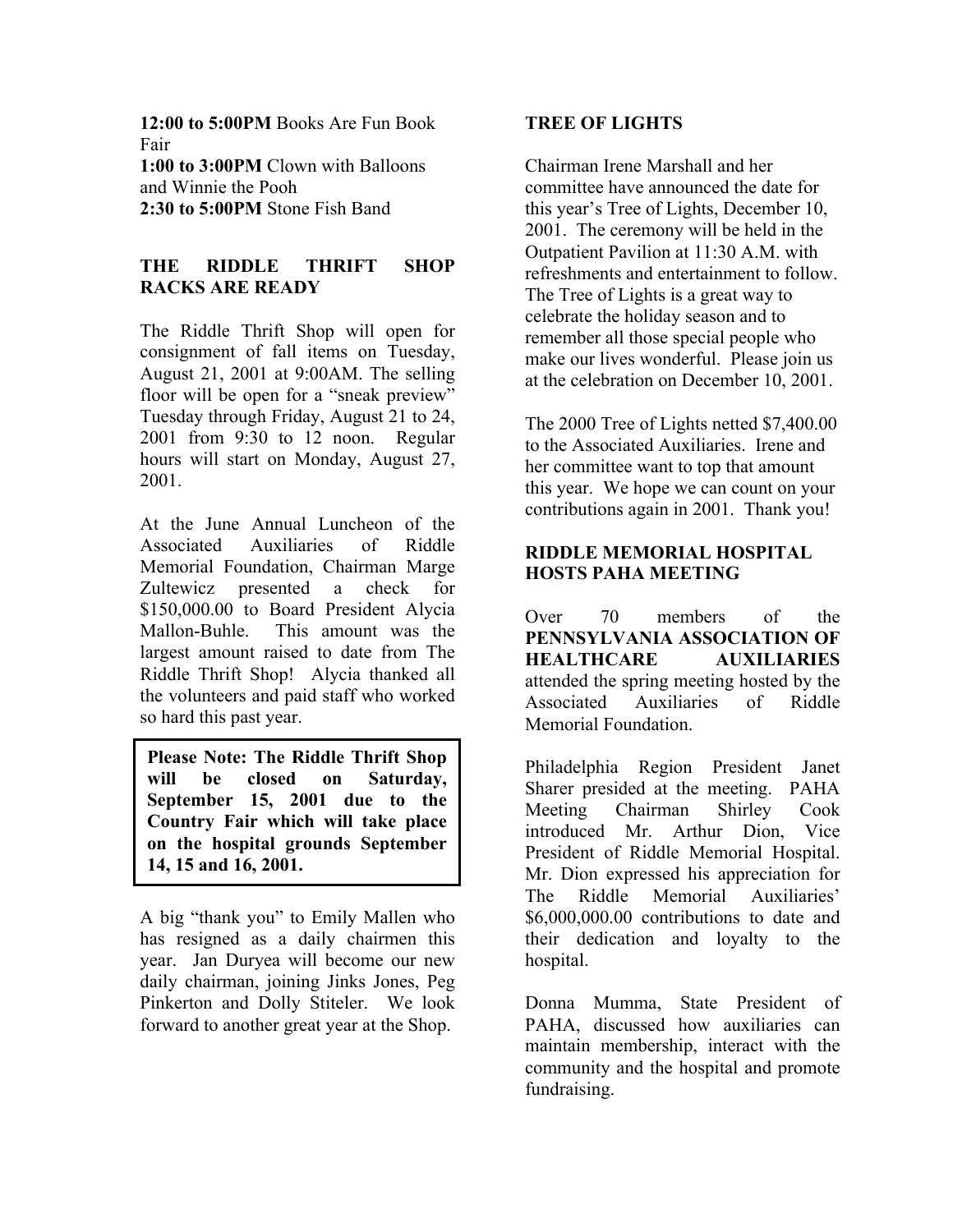Guest speaker, Nina Cruice, Supervisor of The Riddle Thrift Shop, addressed the attendees with the operation of a hospital thrift shop. The Riddle Thrift Shop has donated over \$2,000,000.00 to The Associated Auxiliaries of Riddle Memorial Foundation.

Eric Schunk, Director of Food and Nutrition Services and Chef Bill Clemmens, served a luncheon. After a delicious lunch, the attendees toured The Riddle Thrift Shop, The Merry Token Gift Shop and The Major Treat Snack Shop.

Thank you to all the Auxilians who served as greeters for this meeting! A big "thank you" to Eric Schunk and Bill Clemmens who prepared a wonderful lunch for all! There was no comparison. This luncheon will be a hard act to follow!

Chrissy May-Neff, daughter of Associated Auxiliaries Secretary Donna May, will be in town with three gymnasts competing August 8, 9, 10 and 11 at the USA Championships held at Temple University.

Katie Heenan, age 16, and Ashley Postell, age 15, train under the direction of Coach Tatiana Perskaia and Justin Spring, age 16, trains under Coach Carlos Vazquez.

A 1987 StrathHaven graduate, Chrissy was part of the team that won the State Championship in 1987. Chrissy trained under Coach Betty Cooper at Delco Gymnastics Center. Chrissy and husband Barry Neff operate Capitol Gymnastics Olympic Training Center in Burke, Virginia.

#### **Message from our President**

Dear Ladies:

 This is such a beautiful time of our lives – NOW – we have the time to devote to a meaningful activity.

 As auxiliarians we enjoy seeing the fruits of our labors in our Gift Shop, Thrift Shop, Snack Bar; but not just there – in the Nursery, Outpatient Pavilion, Oncology, Transportation, Cardiology and other departments, as well as many other areas in the hospital.

 Many auxiliarians also serve as volunteers (we're in the pink) throughout the hospital and Thrift Shop.

 It is with pride that we serve and enjoy what we reap.

 Our schedule is filling for the fall, winter and Spring seasons with the Country Fair, Man O'War Ball, Tree of Lights, jewelry, craft, bake sales and the Fashion Show.

 Thank you for your continued participation.

> It's nice to be back, Shirley Cook Your Associated Auxiliaries President

| 2 LBS             | <b>MEDIUM SIZE POTATOES</b>                      |
|-------------------|--------------------------------------------------|
|                   | MEDIUM SIZE CARROTS (BOILED AND CHOPPED)         |
| $\frac{1}{2}$ CUP | <b>CHOPPED ONIONS</b>                            |
| $\frac{3}{4}$ CUP | CUP CHOPPED PICKLES (BEST ARE THE KOSHER DILL    |
|                   | PICKLES FROM REFRIGERATED SECTION)               |
| $\frac{3}{4}$ CUP | FROZEN GREEN PEAS (DIP FROZEN PEAS IN COLD WATER |
|                   | FOR A FEW MINTUES THEN DRY WITH A PAPER TOWEL)   |
|                   | HARD BOILED EGGS (CHOPPED)                       |

# **KVETA'S POTATO SALAD**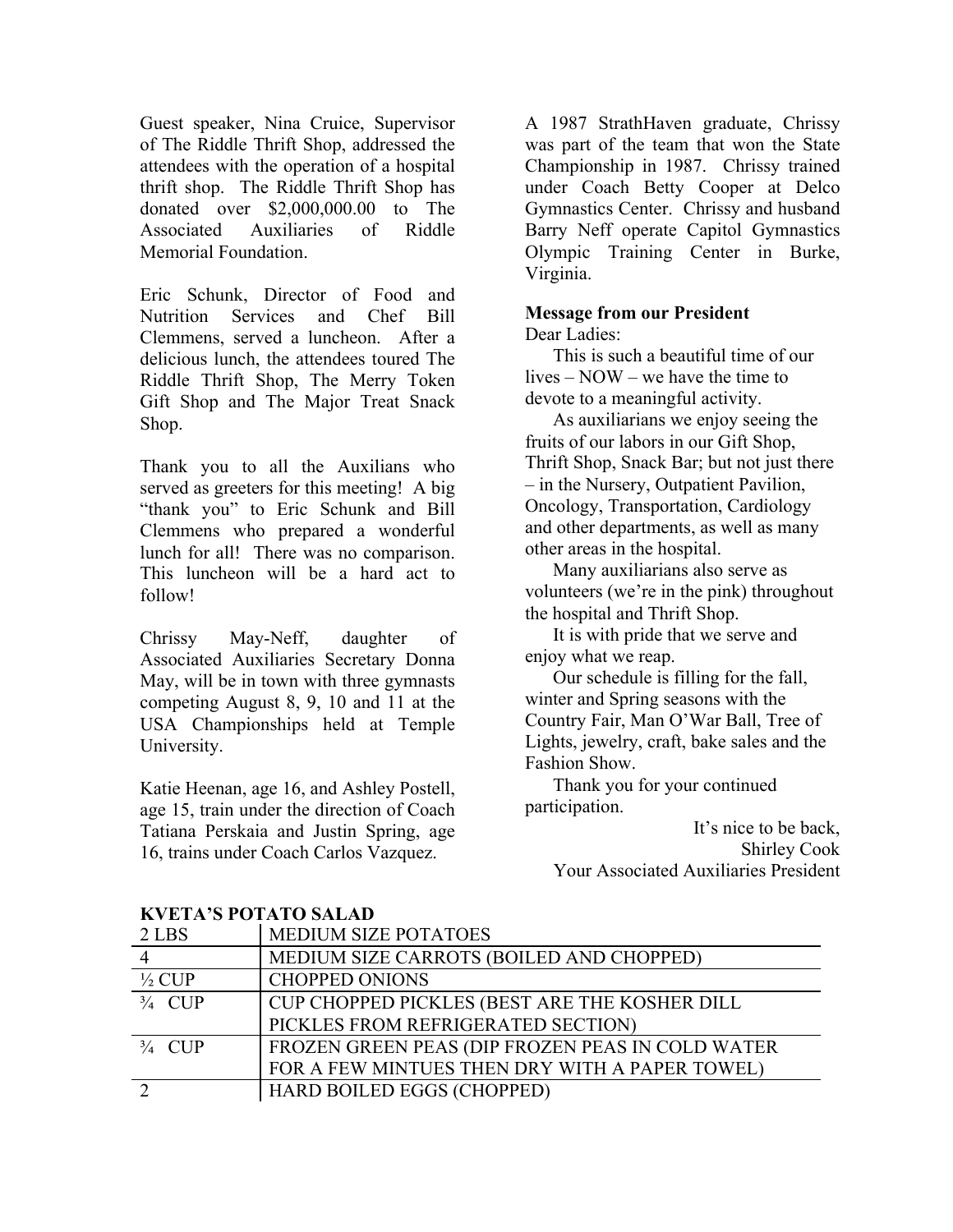| 1 CHP         | <b>MAYONNAISE</b>               |
|---------------|---------------------------------|
| 2 tablespoons | MUSTARD                         |
| 3 teaspoons   | <b>WHITE VINEGAR</b>            |
|               | <b>SALT AND PEPPER TO TASTE</b> |

Boil potatoes in skin. Let them cool to about lukewarm temperature. Peel the potatoes and dice them. Add potatoes with all other ingredients in a large bowl. Mix everything thoroughly and add salt and pepper to taste.

When finished, refrigerate potato salad for at least 4 hours but overnight is best. Before serving, remove potato salad from refrigerator and let stand at room temperature for about 30 minutes. Serves about 6 people.

#### **AUXILIARY EVENTS:**

#### *Beatty Hills Auxiliary:*

Beatty Hills Auxiliary will sell chances on a Basket of Cheer on November 6, 8 and 9, 2001 in the hospital lobby. You'll be all set for a great holiday party if you win this basket! Remember to purchase your chances and please let me know the party date! President Gene Bielesch presented \$3,700.00 at the Annual Luncheon from the Beatty Hills Auxiliary.

# *Media Auxiliary:*

Edna Fury presented a check for the amount of \$1,800.00, making this year's total \$3,000.00 Media Auxiliary disbanded on June 30, 2001. Several members have joined other Auxiliaries. We are happy to have them with us!

# *Middletown Auxiliary:*

The Silver Sale in July was a wonderful show of exquisite silver creations presented by Nancy and Tom Dana. The Silver Lady will be back on October 15 and 16, 2001. Please mark your calendars so you'll shine with silver. Middletown Auxiliary contributed \$4,850.00 for the year to the Associated Auxiliaries.

#### *Rose Tree Auxiliary:*

At the Annual Luncheon, President Debbie Herker presented a check in the amount of \$4,000.00. The total amount submitted by Rose Tree Auxiliary was \$4,500.00. Members are planning the St. Patrick's Day Bake Sale. Rose Tree Members will run the Country Store Booth at the Country Fair. They are looking contributions of handcrafts and baked goods.

#### *Springhaven Auxiliary:*

Springhaven presented a check in the amount of \$2,550.00 at the Annual Luncheon bringing their total contribution for the year to \$4,050.00. Plans are underway for Springhaven's Christmas basket and Easter plant sales. Springhaven Auxiliary is hoping that some of the disbanded Media Auxiliary members will join as- "They are all welcome!"

# **Merry Token Gift Shop Welcomes New Manager**

Chairman Anna Glatts will tell you there's a lot of new stuff in the Merry Token Gift Shop! New volunteers, a new location, new credit cards being accepted and a brand new Manager, Mrs. Pat Collins. Pat started in August and will be in the Shop three days a week and as needed. Please stop in to welcome Pat and do some shopping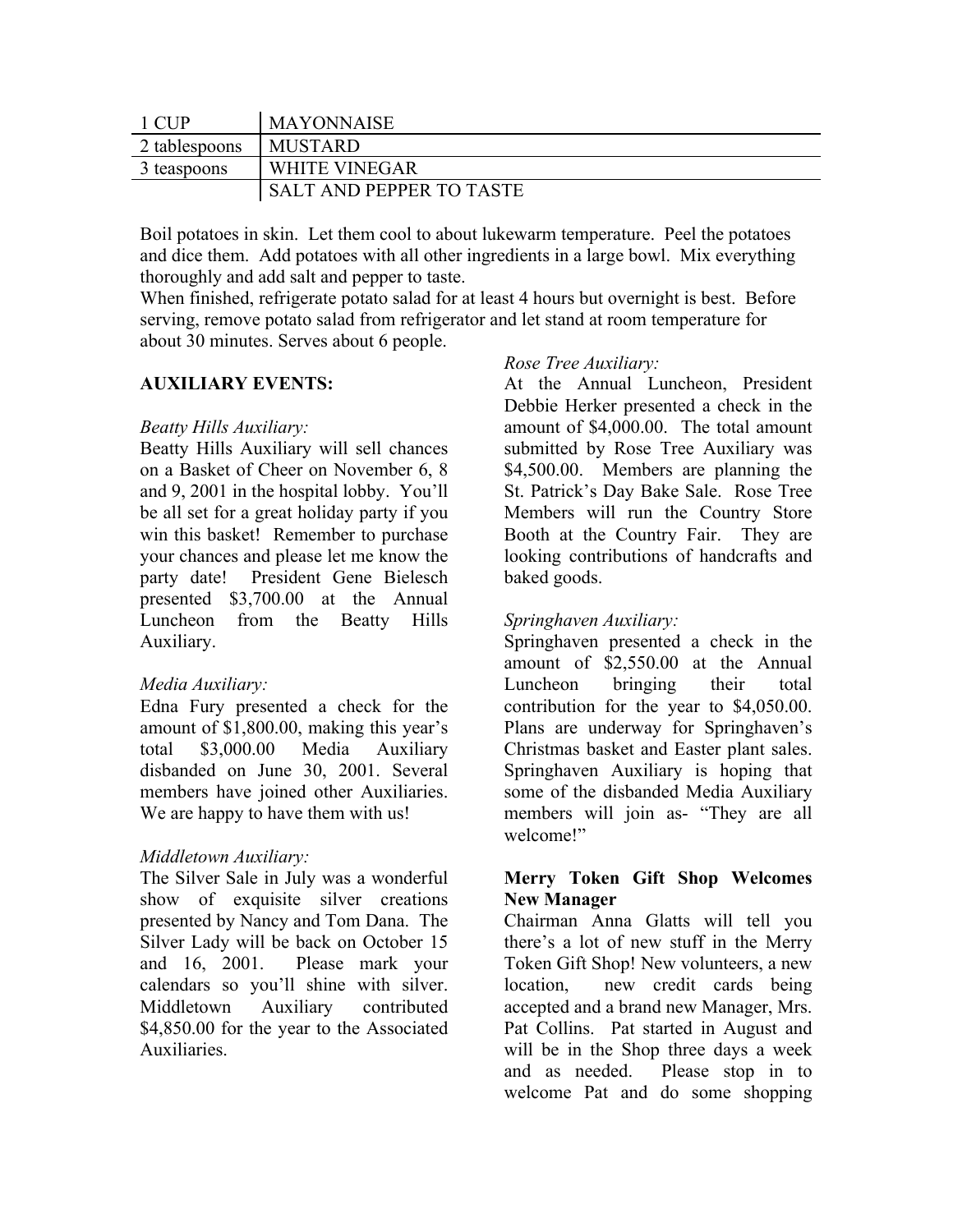while you are there! Take some time to visit the Merry Token Gift Shop Booth at the Country Fair, too.

The Merry Token Gift Shop turned in a check for \$49,519.00 at the Annual Luncheon in June—what a dynamite year! Anna tells us the "stuff is flying off the shelves" so hurry in before you miss your chance. The shop has the cutest three-dimensional fruit and vegetable plates, guardian angel pins and a collection of church people. Beanie babies and darling stuffed animals are awaiting loving homes.

A big "thank you" to all those great volunteers who keep ringing those sales to benefit the Auxiliaries.

# **Major Treat Snack Shop**

Manager Rochelle Smith presented a check for \$51,732.00 at the Annual Luncheon. The Snack Shop's new location, expanded menu and terrific staff make this the place for a quick cup of coffee or a leisurely lunch. Next time you are in the Snack Shop be sure to thank the staff. They are doing a great job for the Associated Auxiliaries.

Food and Nutrition Services Director Eric Schunk has kept the General Board apprised of the operation of the Major Treat Snack Shop. Thank you, Eric for all those fantastic reports!

# **Volunteer Services**

Director of Volunteers Judy Bell presented a check in the amount of \$21,000.00 to the Associated Auxiliaries at the Annual Luncheon. This contribution is made from the sale of newspapers and items purchased from

the vending machines. Thank you, Judy and all the volunteers who help with those sales. The Associated Auxiliaries appreciate your help.

# **A Brief History of the Media Auxiliary**

The final meeting of the Media Auxiliary of Riddle Memorial Foundation was held in June at the West End Saloon in Media.

Media was one of the earliest of eighteen auxiliaries formed to support Riddle Memorial Hospital. Several women began it in the late 1950s. Among the founders were Lee (Helene) Clark, Billie Patterson, Martha Clevenger, Peggy Crawford, Bernice Page and Emma Pussey – soon to join were Mary Otto, Joan Mueller, Barbara Wesson and Lorraine Gross. Soon Media Auxiliary grew to more than forty members.

Lee Clark was responsible for the inception of the Horse Shows held at Rose Tree Park.

In 1962, at the suggestion of Mary Otto, a cocktail party and tour were held at the soon to be completed Riddle Memorial Hospital. The party was held in the original kitchen area among all that stainless steel and the music of the Physicians Band from the Main Line, procured by Barbara Wesson. Cocktails and hors d'ouvres were served as the guests toured the building. At the conclusion of the tours, shuttles took the guests to The Cloverleaf for dinner and dancing. It was, at that time, the biggest fundraiser. Approximately 400 attended, and I am told that a good time was had by all. Yes, there are some attendees still in the area!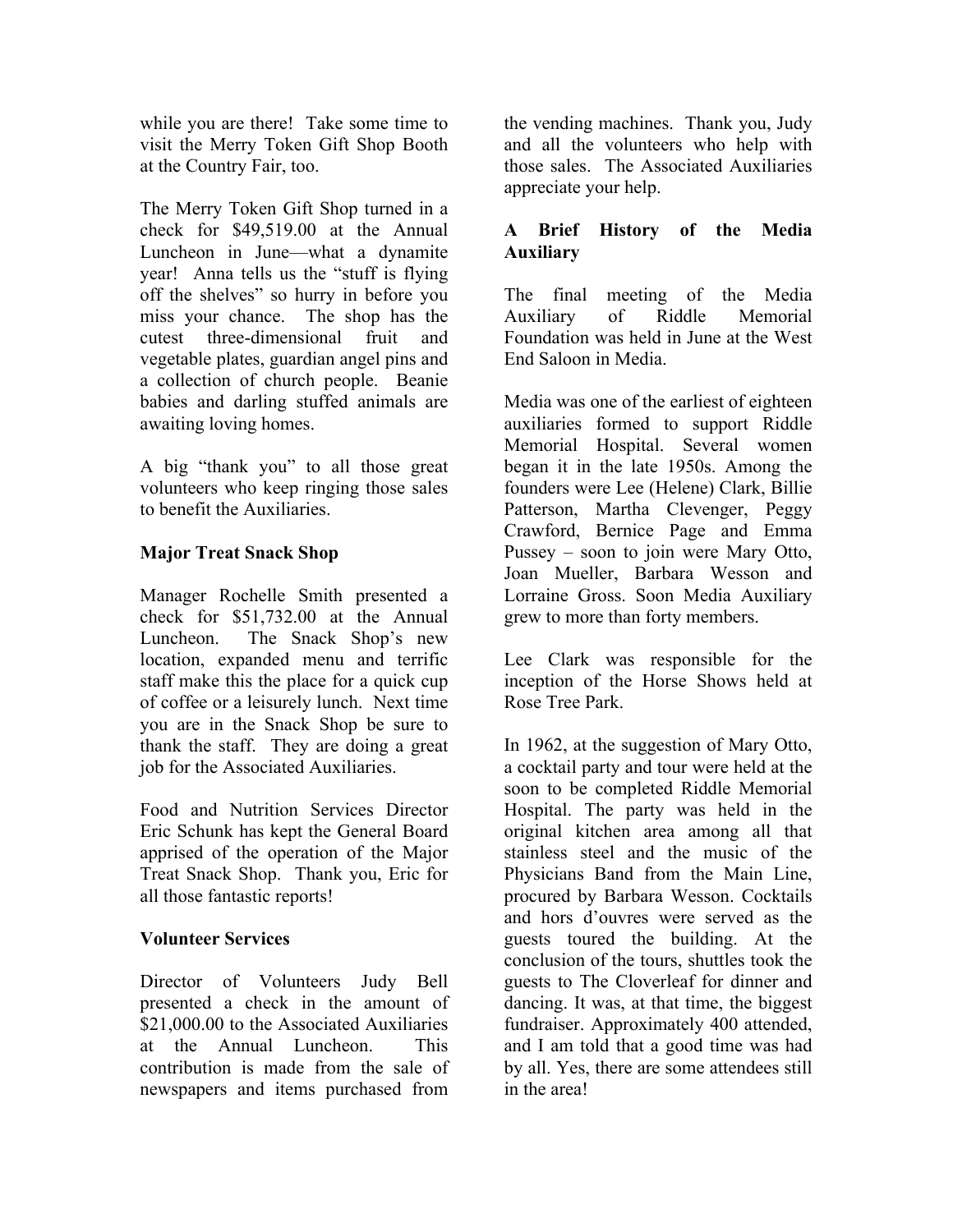Media Auxiliary, aside from being known for The Horse Show, is probably best known for their efforts at running The Hot Dog booth at the Country Fairs.

Media Auxiliary is also known for having Lorraine Gross as the best chance salesperson. For more years than Lorraine would like to remember, she has been the Chairman of the Chances for the car as well as the money raffled off each year at the Country Fair. Thanks to her determination and dedication each year, the profits grew and each year a new record was set for the amount turned in.

Submitted by Toni Cavanagh

# **MAN O'WAR BALL TO BE HELD OCTOBER 13, 2001**

The Hotel duPont will again host the 2001 Man O'War Ball on October 13, 2001. Wayne Gustofson and his orchestra will entertain attendees throughout the evening. A delicious dinner followed by romantic dancing in the Gold Ballroom at the duPont, what more could you want?

The Hotel duPont will offer reduced overnight rates to Ball attendees. You may enjoy the Sunday Brunch at the duPont the following morning or call for room service and yes, the coffee's hot.

Thom Rossi and Scot and Debbie Goldberg are collecting items for the Silent Auction to be held at the Ball. The past years have had vacations in Florida to yacht trips on the Atlantic, televisions, wine baskets and tickets to entertaining events. The Silent Auction contributes much to the profit raised by the Man O'War Ball. Donations to the Auction are greatly appreciated. Please

contact Thom or Associated Auxiliaries Secretary Donna May and "Thank You" in advance for all your support.

#### **Man O'War Ball Committee:**

Mr. & Mrs. Harvey Cook Mr. Bob Bertolette Mr. Steve Derby Dr. & Mrs. Scot Goldberg Mrs. Debbie Herker Mrs. Sandy Jaeger Dr. Kimless-Garber Mrs. Alycia Mallon-Buhle Dr. & Mrs. Lee Mielcarek Mrs. Theresa Reynolds Mr. Thom Rossi Dr. Hassan Vakil Dr. Victoria Ms. Jackie Woolfall

# **PERSONALS:**

*Beatty Hills:* 

Emily Baxter will visit Paris and London this summer with her son, daughter-inlaw and grandchildren. Jean and Ralph Parks took a "Canyonland Trip" this summer visiting the Grand Canyon, Bryce Canyon and Zion Canyon.

# *Middletown:*

This year Betty Early and her husband, Jim, moved to Hershey Mill and Betty and Paul Wilkinson moved to West Brandywine, Pennsylvania. Betty and Jim Early were surprised by their children at a dinner party at The Crier in the Country on their  $50<sup>th</sup>$  Wedding Anniversary, July21st. Guests attended from North Carolina, South Carolina, Maryland and Delaware.

Shirley and Harvey Cook enjoyed visits from their daughters, Corky Gardiner of Fairfax, Virginia and Anne Giampetroni and daughter, Samantha and son, Zachary of Silver Springs, Maryland.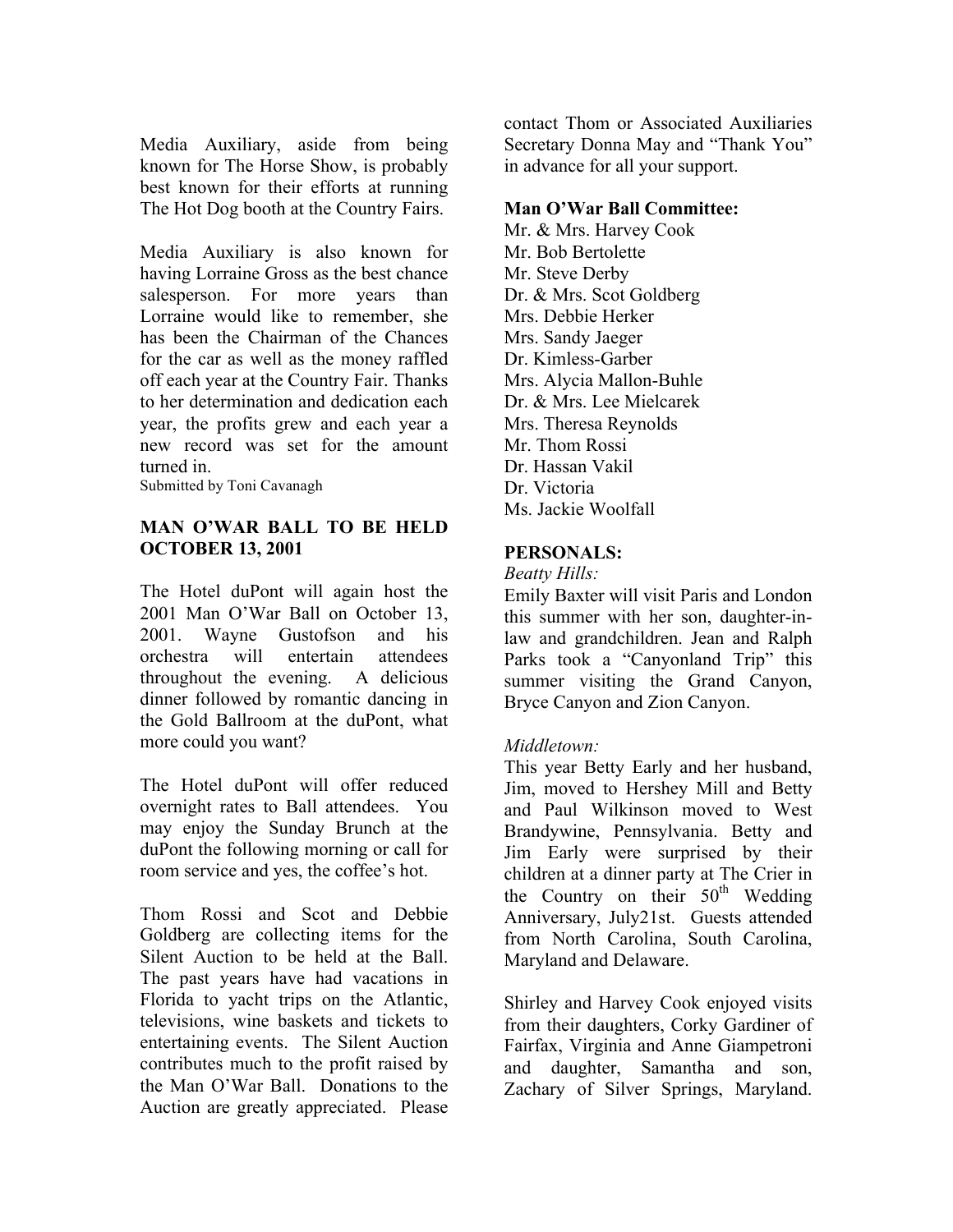Shirley and Harvey are very happy with the addition of their new family room and guestroom. Reservations are now being accepted! Shirley and Harvey traveled to Bel Alton, Maryland to celebrate the  $21<sup>st</sup>$  birthday of grandson, Ryan Keeling. Congratulations Ryan!

Janet and Ed Behrle have moved back from New Jersey to Riddle Village. It has been reported that Janet was the "crafty" one when she was a member of Middletown Auxiliary.

Anne Flack and her sister attended a gorgeous wedding in Pittsburgh. The wedding theme was butterflies and at the end, the bride and groom released 100 butterflies from a decorated box. Guests were asked to make wishes before the butterflies reached heavenward. Anne's sister will receive an award in memory of her husband's service in the  $71<sup>st</sup>$ Army group to be presented in August in Washington.

Jane Acton recently moved to Fox Hill and loves it very much. She is feeling well and looks forward to hosting the Middletown September meeting in her new home.

Muriel Keeler spent a weekend in Long Beach, New Jersey with her daughter, Diane.

Golf Pro Ginny Miller won two awards in the Don Laughlin Putting Contest in June, first prize for Women's Category and runner-up for Putting Tournament Champion. The latter was determined in a sudden death play off.

Kitty Shaw visited her son, Gordon and granddaughter, Lindsey in California.

Kitty has also traveled to their home in Maryland several times this summer.

Letty Kushnerick and family visited Virginia to celebrate a relative's birthday.

#### *Rose Tree:*

Vice President Debbie Herker's lovely daughter, Jennifer Lynn, was married to Matthew Paul Jordan on July14, 2001. The ceremony began at Saint Patrick's Church in Wilmington, Delaware. Debbie and George hosted a beautiful reception for the couple in the Gold Ballroom at the Hotel duPont in Wilmington, Delaware. We wish the happy couple all the best! Hopefully, Debbie and George can now take some time to relax!

July was a special month for the Zoo Booth's Co-Chairman Chuck Wynn. Chuck celebrated his twenty first birthday with a big bash at the home of Mary Mallon. We are happy to report that no one fell in the pool—someone may have gone headfirst into the ice chest but we're not reporting a name! Now that Chuck has reached legal drinking age, he and Scott will be viewing the ice cubes, sorry, ice glaciers in Alaska!

Alycia, Mandy and Loren Buhle vacationed in Ocean City, New Jersey this summer.

#### *Springhaven*:

Marilyn Lee says "Hi" to everyone. She has vacationed at the lake. Peg Pinkerton and her sister enjoyed the hospitalsponsored cruise. Peg was given the cruise as a gift for serving over 50,000 hours as a hospital volunteer!